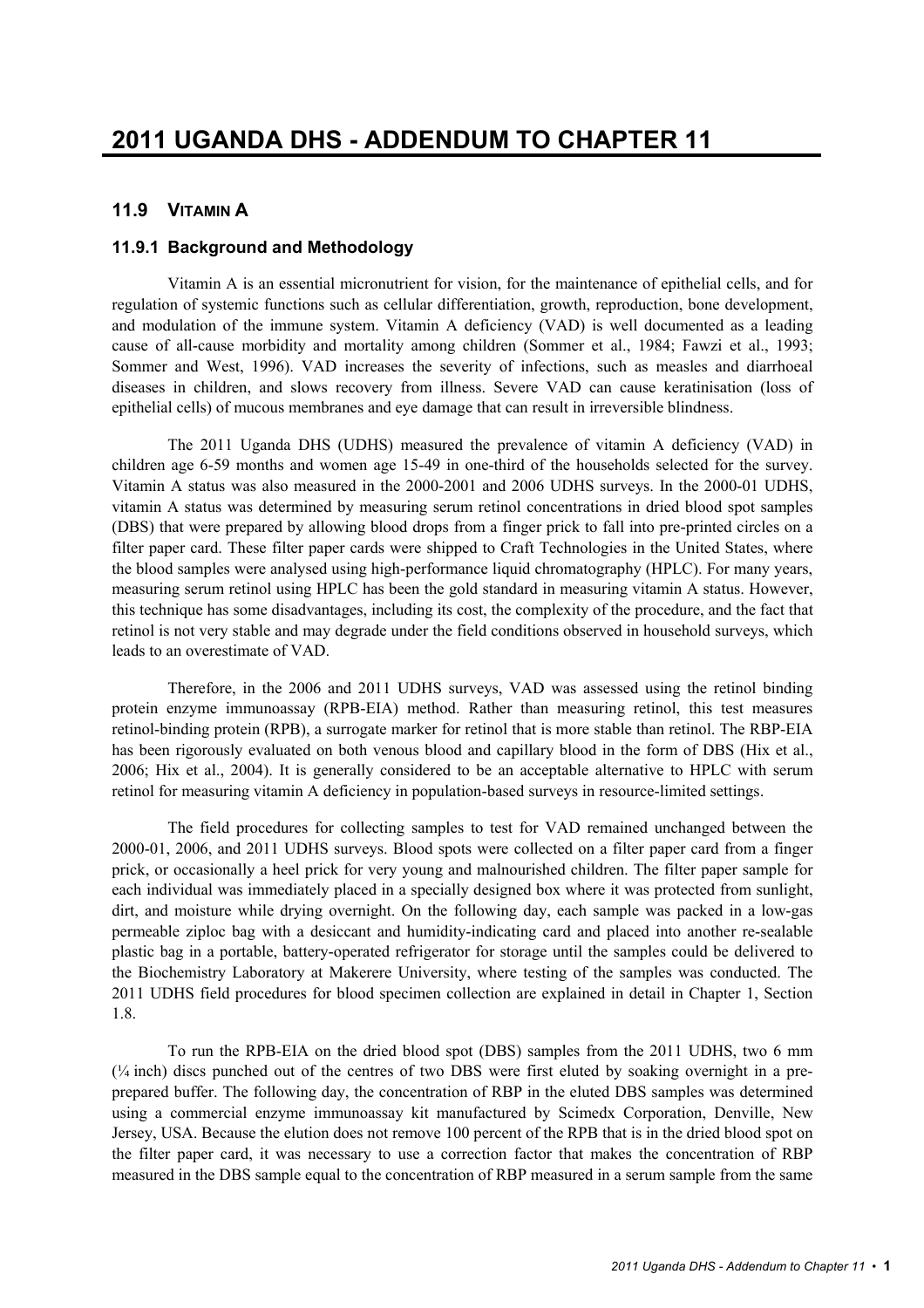individual. The Biochemistry Laboratory performed a validation comparing RPB from DBS and serum samples for 50 individuals and found that on average the concentration of RPB in the serum sample was 1.4 times higher than the concentration of RBP measured in the eluted DBS sample. Therefore, a correction factor of 1.4 was applied to the RBP measurements of DBS samples of all individuals tested in the 2011 UDHS.

Because RBP levels decrease during infection/inflammation and, if not corrected for, may lead to the overestimation of the prevalence of VAD, C-reactive protein (CRP) was used to correct RBP values for the influence of infection or inflammation. To obtain a correction factor to adjust the RBP levels for the effects of infection and inflammation, about 25 percent of the DBS samples were tested for CRP. To measure CRP in the DBS, one 3.2 mm (1/8 inch) disc was punched from the centre of the DBS. The punched disc was placed into a micro-centrifuge tube, and 500 µL of CRP assay buffer was added. The tubes were vortexed for 15 seconds and centrifuged at 5,000 rpm for 2 minutes. Samples were incubated overnight at 4°C. The following day, samples were removed from the refrigerator and rotated at 350 rpm at room temperature for 1 hour. The eluted samples were then tested in duplicate using a commercial test kit (Bender MedSystems GmbH, Vienna, Austria). The cut-off used to define infection or inflammation was set at 3 mg/L of CRP: CRP of >3 mg/L means that the person has infection/inflammation, and CRP of  $\leq$ 3 mg/L means that the person does not have infection/inflammation.

The method suggested by Thurnham, et al. (2003) was used to adjust the RBP values for infection/inflammation. Based on the CRP level, women and children were classified into two groups, the healthy group (A, CRP  $\leq$ 3 mg/L) and the group with infection or inflammation (B; CRP  $>$ 3 mg/L). Adjustment factors were then calculated separately for women and children as the ratio of the geometric mean of the RBP concentrations for the healthy group versus the group with raised CRP (the difference between mean log RBP value for Group A and mean log RBP for Group B is back-transformed to give the adjustment factor). RBP values for the group with raised CRP were then multiplied by the adjustment factor to give the adjusted RBP values.

To adjust the prevalence of VAD for all women and children—including those who were not tested for CRP— the VAD prevalence was determined after increasing their RBP values by the difference between the means of the RBP values of the CRP subsamples. First, the mean RBP values of the CRP subsample for women and children were calculated. Next, the RBP values of 'Group B' were multiplied by 1.255 and added to the 'Group A' RBP values, and a new mean RBP value for the subsample was calculated.<sup>1</sup> Then, all RBP values of the women and children who were not tested for CRP were adjusted by the difference between the new mean and the original mean as a percentage of the original mean. The prevalence of VAD among all women and children was calculated using the newly adjusted RBP values.

When vitamin A status is assessed using serum retinol, the concentration of retinol used to indicate VAD in children is 0.7 µmol/L. Current research suggests that a concentration of 0.7 µmol/L of retinol is equivalent to a concentration of 0.825 µmol/L of RBP (Gorstein et al., 2008). Thus, the cut-off to define VAD in children in the 2011 UDHS is 0.825  $\mu$ mol/L or 17.325  $\mu$ g/mL of RBP. For women, the cutoff is 1.24 µmol/L of RBP. The cut-offs for the different levels of VAD were calculated on the same basis; marginal VAD is 0.82-1.24 µmol/L of RBP, moderate VAD is 0.41-0.81 µmol/L of RBP, and severe VAD is  $\leq 0.41$  µmol/L of RBP.

## **11.9.2 Vitamin A Deficiency among Children**

Response rates are important because a high rate of nonresponse may affect the results. A total of 2,319 children age 6-59 months were eligible for vitamin A testing in the 2011 UDHS. Blood samples were collected for 90 percent of these children (data not shown).

 $\overline{\phantom{a}}$ 

<sup>&</sup>lt;sup>1</sup> The multiplication factor (1.255) is an estimate of the percent reduction of RBP (and vitamin A) in the presence of infection, based on CRP results from previous studies (Thurnham, et al., 2003).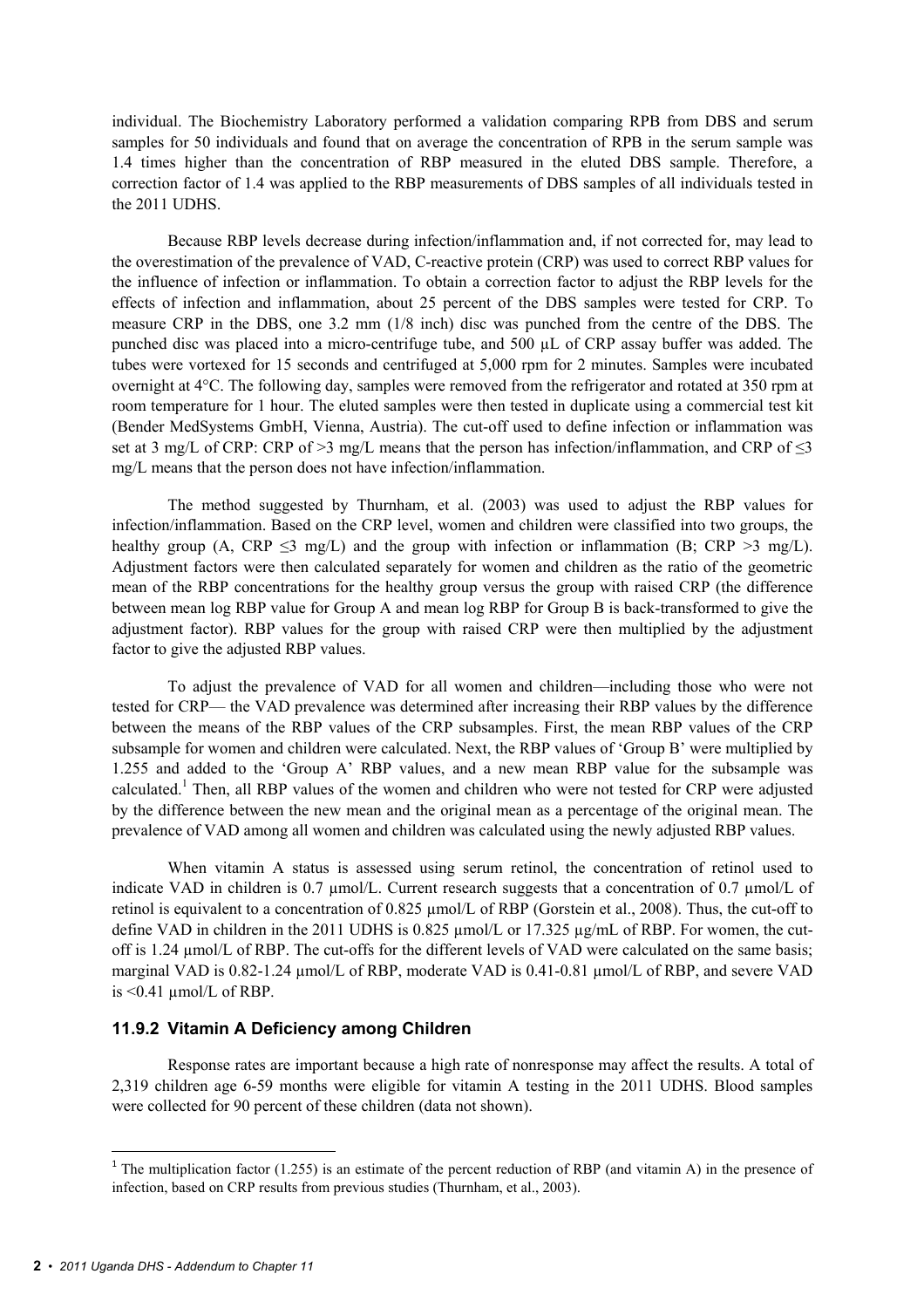Table 11.13 shows the prevalence of vitamin A deficiency (VAD) among children 6-59 months old using RBP as a surrogate marker for retinol to assess vitamin A status. On the basis of the whole sample and without adjustment for infection/inflammation, 38 percent of children have VAD (RBP <0.825)  $umol/L$ ).

#### Table 11.13 Unadjusted prevalence of vitamin A deficiency in children

| (RBP) who have any vitamin A deficiency (VAD), by background<br>characteristics, Uganda 2011                                     |                                                                              |                                                                   |
|----------------------------------------------------------------------------------------------------------------------------------|------------------------------------------------------------------------------|-------------------------------------------------------------------|
| Background characteristic                                                                                                        | Any VAD (RBP<br><0.825 µmol/L)                                               | Number of<br>children with a<br>valid RBP test                    |
| Age in months<br>$6 - 8$<br>$9 - 11$<br>12-17<br>18-23<br>24-35<br>36-47<br>48-59                                                | 32.0<br>44.7<br>34.4<br>34.2<br>37.6<br>43.9<br>36.0                         | 117<br>117<br>244<br>259<br>434<br>469<br>449                     |
| Sex<br>Male<br>Female                                                                                                            | 40.0<br>35.9                                                                 | 1,040<br>1,050                                                    |
| <b>Mother's interview status</b><br>Interviewed<br>Not interviewed but in household<br>Not interviewed and not in the household  | 38.1<br>40.1<br>35.6                                                         | 1,758<br>102<br>231                                               |
| <b>Residence</b><br>Urban<br>Rural                                                                                               | 32.1<br>39.2                                                                 | 269<br>1,760                                                      |
| Region<br>Kampala<br>Central 1<br>Central 2<br>East Central<br>Eastern<br>Karamoja<br>North<br>West Nile<br>Western<br>Southwest | 32.6<br>32.7<br>24.8<br>46.4<br>49.2<br>27.9<br>36.2<br>34.8<br>35.5<br>38.7 | 131<br>191<br>162<br>243<br>404<br>81<br>178<br>134<br>266<br>239 |
| Mother's education <sup>1</sup><br>No education<br>Primary<br>Secondary+                                                         | 40.2<br>39.6<br>33.3                                                         | 247<br>1,201<br>396                                               |
| Wealth quintile<br>Lowest<br>Second<br>Middle<br>Fourth<br>Highest<br>Total                                                      | 35.8<br>42.7<br>40.8<br>41.6<br>29.9<br>38.0                                 | 455<br>432<br>426<br>360<br>355<br>2,091                          |

Percentage of children age 6-59 months tested for retinol binding protein

Note: In these analyses, 0.7 µmol/L of retinol is assumed to be equivalent to 0.825 µmol/L or 17.325 µg/ml of RBP.

VAD = Vitamin A deficiency

RBP = Retinol binding protein

<sup>1</sup> Children whose mothers were interviewed

As mentioned before, approximately one-quarter of children were tested for CRP. Table 11.14 shows the percentage of children 6-59 months with VAD after correction for infection/inflammation, according to background characteristics. After correcting for infection/inflammation, the overall prevalence of VAD among all children 6-59 months is reduced from 38 percent to 33 percent.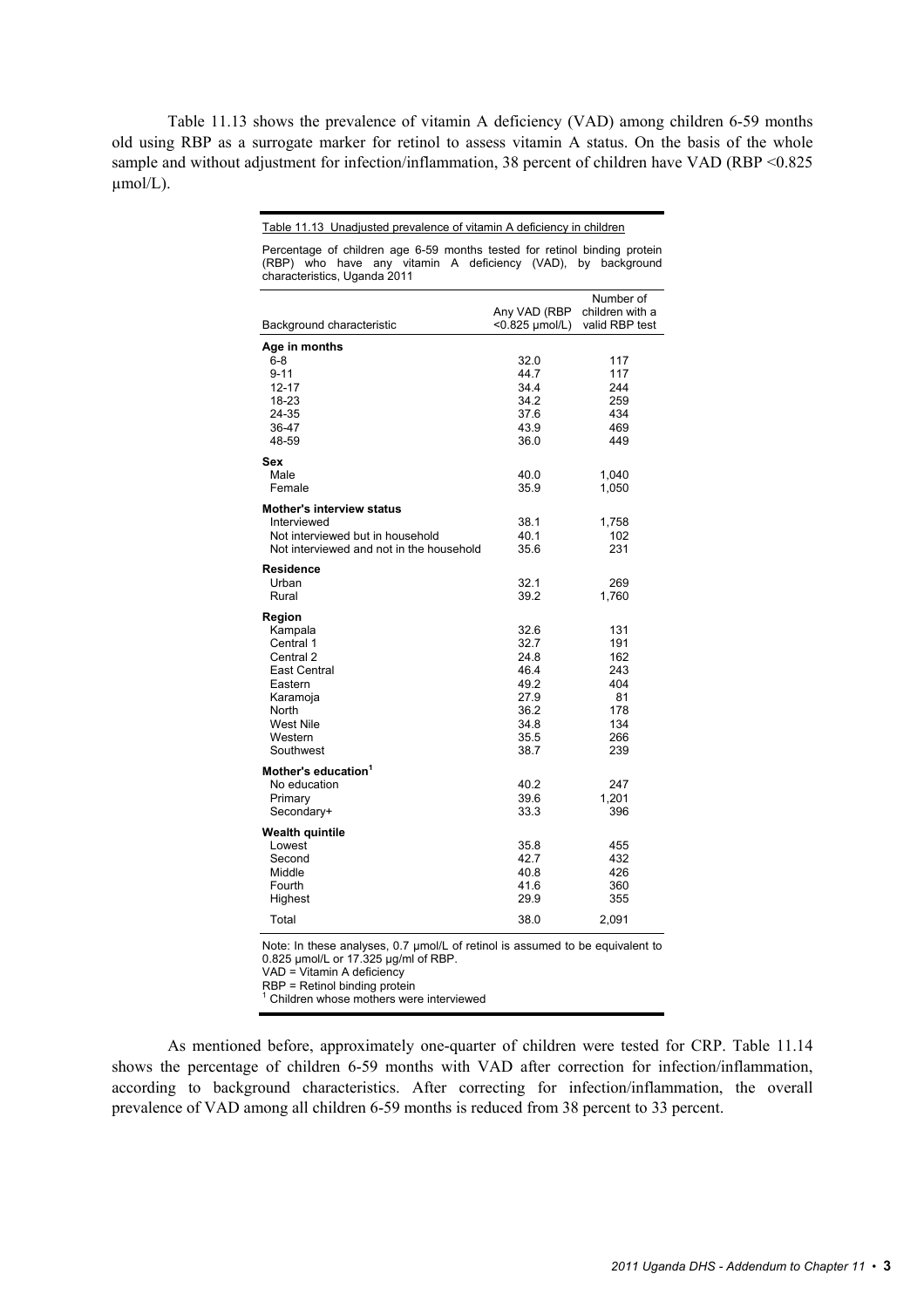Table 11.14 Adjusted prevalence of vitamin A deficiency in children

Percentage of children age 6-59 months tested for retinol binding protein (RBP) who have any vitamin A deficiency (VAD), by background characteristics, Uganda 2011

|                                          |                | Number of                         |
|------------------------------------------|----------------|-----------------------------------|
|                                          | Any VAD (RBP   | children with a<br>valid RBP test |
| Background characteristic                | <0.825 µmol/L) |                                   |
| Age in months                            |                |                                   |
| $6 - 8$                                  | 26.4           | 117                               |
| $9 - 11$                                 | 37.0           | 117                               |
| $12 - 17$                                | 29.4           | 244                               |
| 18-23                                    | 29.6           | 259                               |
| 24-35                                    | 31.7           | 434                               |
| 36-47                                    | 37.2           | 469                               |
| 48-59                                    | 32.9           | 449                               |
| Sex                                      |                |                                   |
| Male                                     | 34.4           | 1,040                             |
| Female                                   | 30.9           | 1,050                             |
| <b>Mother's interview status</b>         |                |                                   |
| Interviewed                              | 32.6           | 1,758                             |
| Not interviewed but in household         | 36.5           | 102                               |
| Not interviewed and not in the household | 31.5           | 231                               |
| <b>Residence</b>                         |                |                                   |
| Urban                                    | 26.4           | 269                               |
| Rural                                    | 34.0           | 1,760                             |
|                                          |                |                                   |
| Region<br>Kampala                        | 27.9           | 131                               |
| Central 1                                | 29.1           | 191                               |
| Central 2                                | 21.7           | 162                               |
| East Central                             | 39.7           | 243                               |
| Eastern                                  | 42.4           | 404                               |
| Karamoja                                 | 22.1           | 81                                |
| North                                    | 29.3           | 178                               |
| <b>West Nile</b>                         | 28.8           | 134                               |
| Western                                  | 30.4           | 266                               |
| Southwest                                | 35.4           | 239                               |
| Mother's education <sup>1</sup>          |                |                                   |
| No education                             | 33.6           | 247                               |
| Primary                                  | 34.3           | 1,201                             |
| Secondary+                               | 28.4           | 396                               |
|                                          |                |                                   |
| <b>Wealth quintile</b>                   |                |                                   |
| Lowest                                   | 31.4           | 455                               |
| Second                                   | 36.2           | 432<br>426                        |
| Middle<br>Fourth                         | 33.7<br>37.5   | 360                               |
| Highest                                  | 25.7           | 355                               |
|                                          |                |                                   |
| Total                                    | 32.6           | 2,091                             |

Note: In these analyses, 0.7  $\mu$ mol/L of retinol is assumed to be equivalent to 0.825 µmol/L or 17.325 µg/ml of RBP. VAD = Vitamin A deficiency

 $RBP = Retinol binding protein$ <br>  $\frac{1}{1}$  Children whose mothers were

Children whose mothers were interviewed

The adjusted VAD prevalence fluctuates and does not follow a clear pattern by the child's age. It ranges from 26 percent among children age 6-8 months to 37 percent among children age 9-11 and 36-47 months old. Boys have a slightly higher adjusted prevalence of VAD than girls (34 percent versus 31 percent), and children in rural areas have a higher adjusted VAD prevalence than those in urban areas (34 percent versus 26 percent). At 42 percent, the Eastern region has the highest rate of VAD, followed by the East Central region (40 percent). On the other hand, Central 2 region has the lowest VAD prevalence among children 6-59 months old (22 percent). Children whose mothers have at least some secondary education have the lowest VAD prevalence (28 percent) compared with 34 percent of children whose mothers are uneducated or have only primary education. Variation in the rate of VAD by wealth quintile does not show a uniform pattern. However, it is lowest among children in the highest wealth quintile (26 percent) compared with children in the lowest wealth quintiles (31 to 38 percent).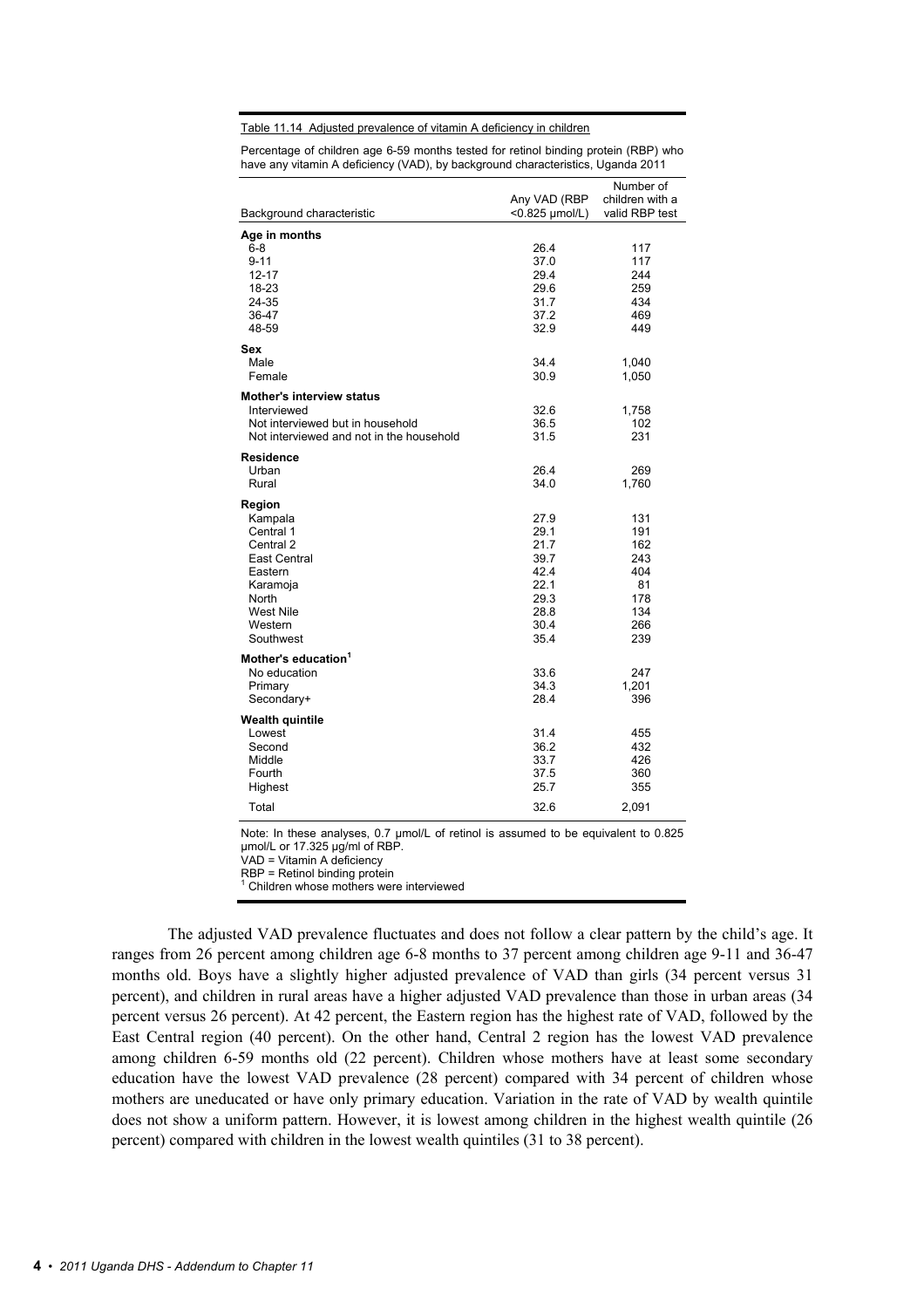## **11.9.3 Vitamin A Deficiency among Women**

In the 2011 UDHS, a total of 2,717 women age 15-49 months were eligible for vitamin A testing. Blood samples were collected for 95 percent of these women (data not shown).

Table 11.15 shows the unadjusted prevalence of VAD in the whole sample of women age 15-49. Without correcting for infection/inflammation, 36 percent of women have VAD—27 percent have marginal VAD, 8 percent have moderate VAD, and 1 percent has severe VAD.

#### Table 11.15 Unadjusted prevalence of vitamin A deficiency in women

Percentage of women age 15-49 with any, marginal, moderate, and severe vitamin A deficiency (VAD), according to background characteristics, Uganda 2011

|                              |                           | Level of VAD                                        |                                                  |                                     |                                             |
|------------------------------|---------------------------|-----------------------------------------------------|--------------------------------------------------|-------------------------------------|---------------------------------------------|
| Background<br>characteristic | Any VAD<br>(<1,24 µmol/L) | Marginal<br>deficiency<br>$(0.82 - 1.24 \mu mol/L)$ | Moderate<br>deficiency<br>$(0.41 - 0.81$ µmol/L) | Severe deficiency<br>(<0.41 µmol/L) | Number<br>of women with a<br>valid RBP test |
| Age                          |                           |                                                     |                                                  |                                     |                                             |
| 15-19                        | 40.3                      | 29.6                                                | 9.9                                              | 0.8                                 | 627                                         |
| 20-29                        | 35.4                      | 25.5                                                | 9.2                                              | 0.7                                 | 938                                         |
| 30-39                        | 33.0                      | 26.2                                                | 5.9                                              | 0.9                                 | 648                                         |
| 40-49                        | 35.3                      | 26.6                                                | 7.8                                              | 1.0                                 | 370                                         |
| Number of children ever born |                           |                                                     |                                                  |                                     |                                             |
| 0                            | 38.9                      | 28.9                                                | 9.2                                              | 0.7                                 | 684                                         |
| $\mathbf{1}$                 | 36.7                      | 24.5                                                | 12.0                                             | 0.1                                 | 240                                         |
| $2 - 3$                      | 35.1                      | 25.1                                                | 9.0                                              | 0.9                                 | 526                                         |
| $4 - 5$                      | 32.1                      | 25.3                                                | 5.7                                              | 1.1                                 | 465                                         |
| $6+$                         | 36.2                      | 27.8                                                | 7.5                                              | 0.9                                 | 667                                         |
| <b>Pregnancy status</b>      |                           |                                                     |                                                  |                                     |                                             |
| Pregnant                     | 37.7                      | 28.9                                                | 8.4                                              | 0.4                                 | 283                                         |
| Breastfeeding                | 34.0                      | 24.9                                                | 8.3                                              | 0.8                                 | 752                                         |
| Neither                      | 36.6                      | 27.4                                                | 8.3                                              | 0.9                                 | 1,547                                       |
| <b>Residence</b>             |                           |                                                     |                                                  |                                     |                                             |
| Urban                        | 35.4                      | 27.0                                                | 7.7                                              | 0.7                                 | 516                                         |
| Rural                        | 36.1                      | 26.8                                                | 8.5                                              | 0.9                                 | 2,066                                       |
| Region                       |                           |                                                     |                                                  |                                     |                                             |
| Kampala                      | 31.4                      | 23.9                                                | 7.2                                              | 0.4                                 | 244                                         |
| Central 1                    | 33.4                      | 27.8                                                | 5.6                                              | 0.0                                 | 254                                         |
| Central 2                    | 31.0                      | 28.7                                                | 1.8                                              | 0.4                                 | 242                                         |
| <b>East Central</b>          | 42.4                      | 29.4                                                | 13.0                                             | 0.0                                 | 272                                         |
| Eastern                      | 52.8                      | 34.4                                                | 17.4                                             | 1.0                                 | 393                                         |
| Karamoja                     | 20.0                      | 16.8                                                | 3.1                                              | 0.0                                 | 81                                          |
| North                        | 27.4                      | 21.6                                                | 5.4                                              | 0.3                                 | 219                                         |
| <b>West Nile</b>             | 36.8                      | 25.9                                                | 9.6                                              | 1.3                                 | 162                                         |
| Western                      | 28.1                      | 24.3                                                | 3.1                                              | 0.6                                 | 381                                         |
| Southwest                    | 38.0                      | 24.9                                                | 10.0                                             | 3.1                                 | 334                                         |
| <b>Education</b>             |                           |                                                     |                                                  |                                     |                                             |
| No education                 | 29.7                      | 21.7                                                | 6.6                                              | 1.3                                 | 313                                         |
| Primary                      | 37.7                      | 27.4                                                | 9.6                                              | 0.7                                 | 1,554                                       |
| Secondary+                   | 35.0                      | 27.8                                                | 6.4                                              | 0.8                                 | 715                                         |
| <b>Wealth quintile</b>       |                           |                                                     |                                                  |                                     |                                             |
| Lowest                       | 33.6                      | 25.3                                                | 7.8                                              | 0.5                                 | 453                                         |
| Second                       | 40.1                      | 27.8                                                | 11.5                                             | 0.8                                 | 463                                         |
| Middle                       | 33.9                      | 24.2                                                | 8.1                                              | 1.5                                 | 478                                         |
| Fourth                       | 39.4                      | 28.2                                                | 9.9                                              | 1.2                                 | 545                                         |
| Highest                      | 33.4                      | 27.9                                                | 5.3                                              | 0.3                                 | 644                                         |
| Total                        | 36.0                      | 26.8                                                | 8.3                                              | 0.8                                 | 2,582                                       |

Note: In these analyses, 0.7 µmol/L of retinol is assumed to be equivalent to 0.825 µmol/L or 17.325 µg/ml of RBP.

VAD = Vitamin A deficiency

RBP = Retinol binding protein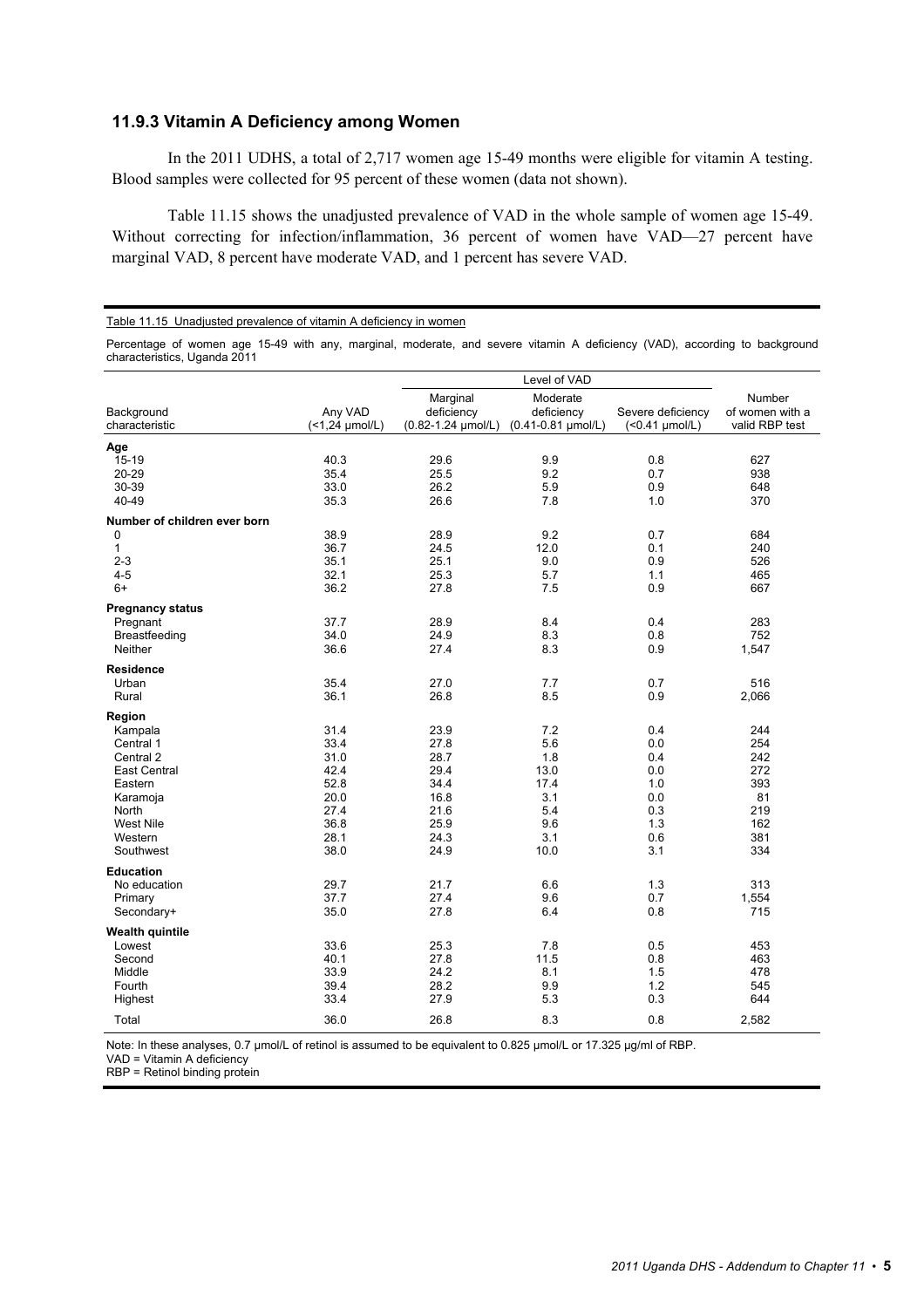As with children, the data on vitamin A deficiency were adjusted to correct for those who had high levels of C-reactive protein (CRP) caused by current infections or inflammation. Table 11.16 shows that the VAD prevalence is reduced only slightly from 36 percent to 35 percent. The adjusted prevalence of VAD for all women varies by their background characteristics. The level of VAD declines with age from 40 percent among women age 15-19 to 32 percent among women aged 30-39; it then increases to 34 percent among women age 40-49. Women with no children (38 percent) and pregnant women (36 percent) have a higher VAD prevalence than other women. VAD prevalence is slightly higher in rural than in urban areas (35 versus 33 percent). Eastern region has the highest proportion of women with any VAD (51 percent), while Karamoja region has the lowest (16 percent). Women with no education have the lowest prevalence of VAD (29 percent) compared with women with any education (34 to 37 percent). As with children, the variation of VAD prevalence by wealth does not follow a clear pattern. It is lowest among women in the lowest and highest wealth quintiles (32 percent, each).

#### Table 11.16 Adjusted prevalence of vitamin A deficiency in women

Percentage of women age 15-49 with any, marginal, moderate, and severe vitamin A deficiency (VAD), according to background characteristics, Uganda 2011

|                              | Level of VAD                  |                                               |                                                 |                                              | Number of                         |
|------------------------------|-------------------------------|-----------------------------------------------|-------------------------------------------------|----------------------------------------------|-----------------------------------|
| Background characteristic    | Any VAD<br>(1, 24)<br>µmol/L) | Marginal<br>deficiency (0.82-<br>1.24 umol/L) | Moderate<br>deficiency (0.41-<br>$0.81$ µmol/L) | Severe<br>deficiency<br>$($ < 0.41 $µmol/L)$ | women with a<br>valid RBP<br>test |
| Age                          |                               |                                               |                                                 |                                              |                                   |
| 15-19                        | 39.8                          | 29.4                                          | 9.6                                             | 0.8                                          | 627                               |
| 20-29                        | 34.1                          | 24.6                                          | 8.8                                             | 0.7                                          | 938                               |
| 30-39                        | 31.9                          | 25.6                                          | 5.4                                             | 0.9                                          | 648                               |
| 40-49                        | 34.3                          | 26.4                                          | 6.9                                             | 1.0                                          | 370                               |
| Number of children ever born |                               |                                               |                                                 |                                              |                                   |
| 0                            | 38.3                          | 28.8                                          | 8.8                                             | 0.7                                          | 684                               |
| 1                            | 34.5                          | 22.4                                          | 11.9                                            | 0.1                                          | 240                               |
| $2 - 3$                      | 34.0                          | 24.4                                          | 8.7                                             | 0.9                                          | 526                               |
| $4 - 5$                      | 30.7                          | 24.0                                          | 5.6                                             | 1.1                                          | 465                               |
| $6+$                         | 35.5                          | 28.1                                          | 6.5                                             | 0.9                                          | 667                               |
| <b>Pregnancy status</b>      |                               |                                               |                                                 |                                              |                                   |
| Pregnant                     | 35.8                          | 28.0                                          | 7.4                                             | 0.4                                          | 283                               |
| Breastfeeding                | 32.6                          | 24.0                                          | 7.7                                             | 0.8                                          | 752                               |
| <b>Neither</b>               | 36.0                          | 27.0                                          | 8.1                                             | 0.9                                          | 1,547                             |
| <b>Residence</b>             |                               |                                               |                                                 |                                              |                                   |
| Urban                        | 33.4                          | 25.1                                          | 7.6                                             | 0.7                                          | 516                               |
| Rural                        | 35.4                          | 26.6                                          | 8.0                                             | 0.9                                          | 2,066                             |
| Region                       |                               |                                               |                                                 |                                              |                                   |
| Kampala                      | 29.7                          | 22.2                                          | 7.2                                             | 0.4                                          | 244                               |
| Central 1                    | 32.7                          | 27.2                                          | 5.6                                             | 0.0                                          | 254                               |
| Central 2                    | 29.8                          | 27.9                                          | 1.5                                             | 0.4                                          | 242                               |
| East Central                 | 40.9                          | 28.9                                          | 11.9                                            | 0.0                                          | 272                               |
| Eastern                      | 51.2                          | 34.7                                          | 15.6                                            | 1.0                                          | 393                               |
| Karamoja                     | 15.6                          | 12.4                                          | 3.1                                             | 0.0                                          | 81                                |
| North                        | 27.4                          | 21.6                                          | 5.4                                             | 0.3                                          | 219                               |
| <b>West Nile</b>             | 35.9                          | 25.0                                          | 9.6                                             | 1.3                                          | 162                               |
| Western                      | 27.8                          | 24.1                                          | 3.1                                             | 0.6                                          | 381                               |
| Southwest                    | 38.0                          | 24.8                                          | 10.0                                            | 3.1                                          | 334                               |
| <b>Education</b>             |                               |                                               |                                                 |                                              |                                   |
| No education                 | 29.1                          | 21.1                                          | 6.6                                             | 1.3                                          | 313                               |
| Primary                      | 36.7                          | 26.9                                          | 9.1                                             | 0.7                                          | 1,554                             |
| Secondary +                  | 33.8                          | 27.2                                          | 5.8                                             | 0.8                                          | 715                               |
| Wealth quintile              |                               |                                               |                                                 |                                              |                                   |
| Lowest                       | 32.1                          | 23.8                                          | 7.8                                             | 0.5                                          | 453                               |
| Second                       | 38.7                          | 27.4                                          | 10.5                                            | 0.8                                          | 463                               |
| Middle                       | 33.9                          | 24.6                                          | 7.7                                             | 1.5                                          | 478                               |
| Fourth                       | 38.7                          | 28.4                                          | 9.0                                             | 1.2                                          | 545                               |
| Highest                      | 32.1                          | 26.5                                          | 5.3                                             | 0.3                                          | 644                               |
| Total                        | 35.0                          | 26.3                                          | 7.9                                             | 0.8                                          | 2,582                             |

Note: In these analyses, 0.7 µmol/L of retinol is assumed to be equivalent to 0.825 µmol/L or 17.325 µg/ml of RBP.

VAD = Vitamin A deficiency

RBP = Retinol binding protein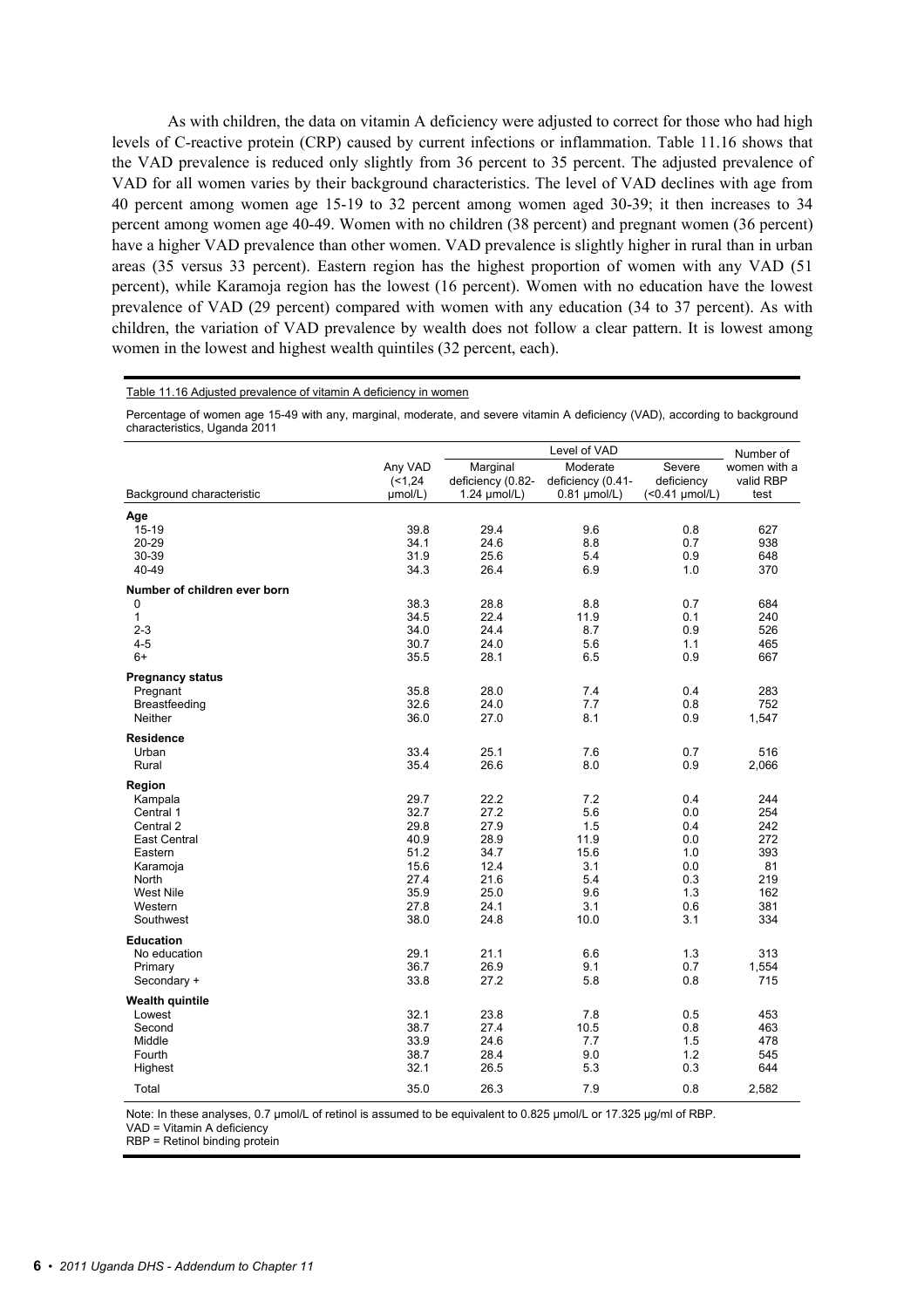#### **11.9.4 Trends in Vitamin A Deficiency**

When compared with the results from the 2006 UDHS, the unadjusted VAD prevalence had increased substantially. For children 6-59 months it increased from 20 percent to 38 percent, and for women 15-49, it had increased from 19 percent to 36 percent over the last five years. This increase is difficult to explain given that vitamin A supplementation in children and postpartum women and consumption of vitamin A-rich foods in children have increased slightly since the 2006 UDHS. The increase in VAD among both children and women could be partially due to potential problems in the field with blood sample collection and storage and during transportation to Kampala. There was a long, heavy rainy season in the second half of 2011 that coincided with fieldwork ,which resulted in roads being washed away, delaying the transfer of samples from the field to Kampala for proper storage. These delays in storing the samples under the appropriate conditions, together with the heavy rains that might have slowed the drying of the samples, could have adversely affected the qua1ity of the samples.